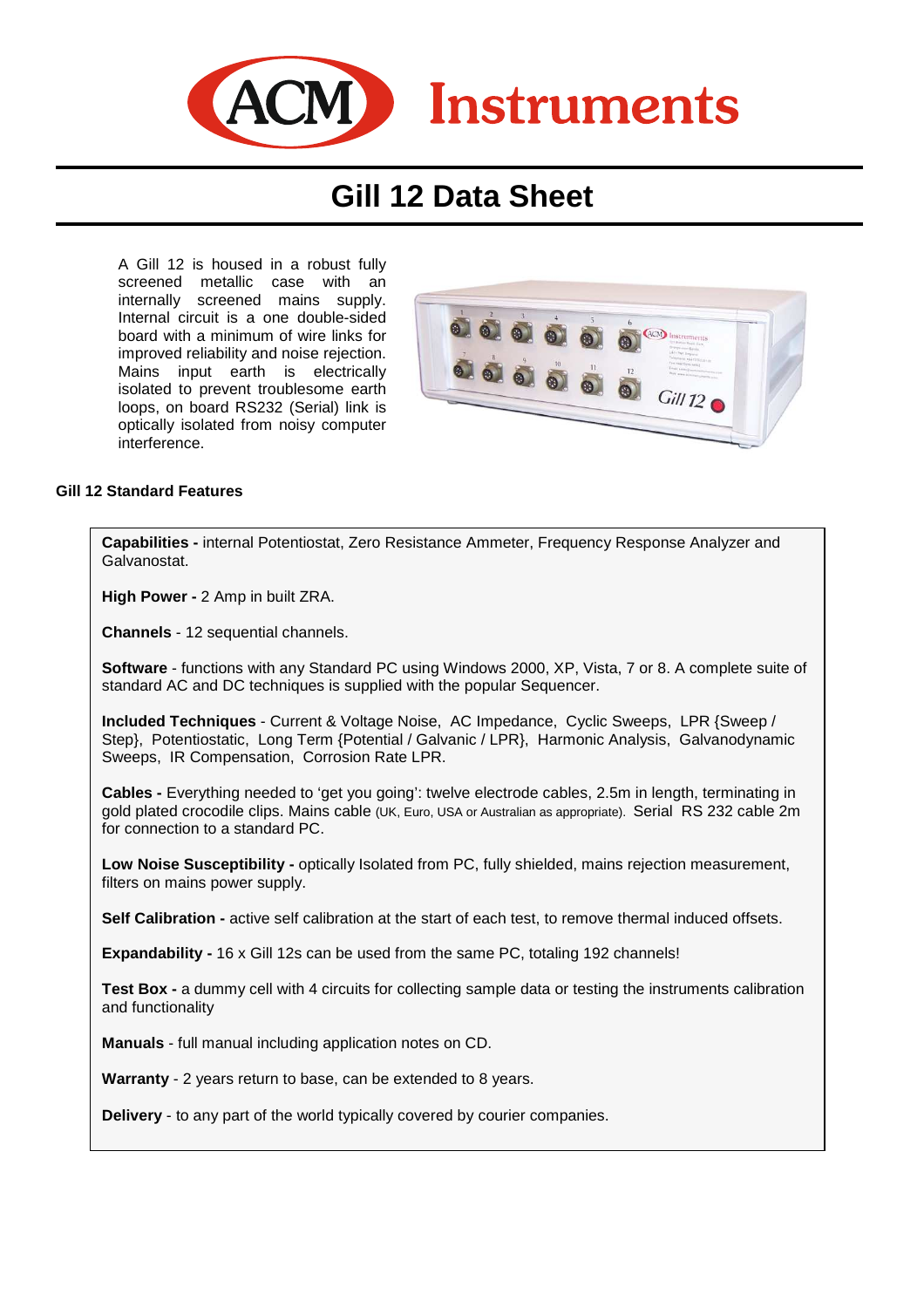## **Options**



### **Included Accessories**



Install CD (software and manual)



Electrode

Cables Mains Cable Serial Cable



USB to Serial adapter



Total Tester Test box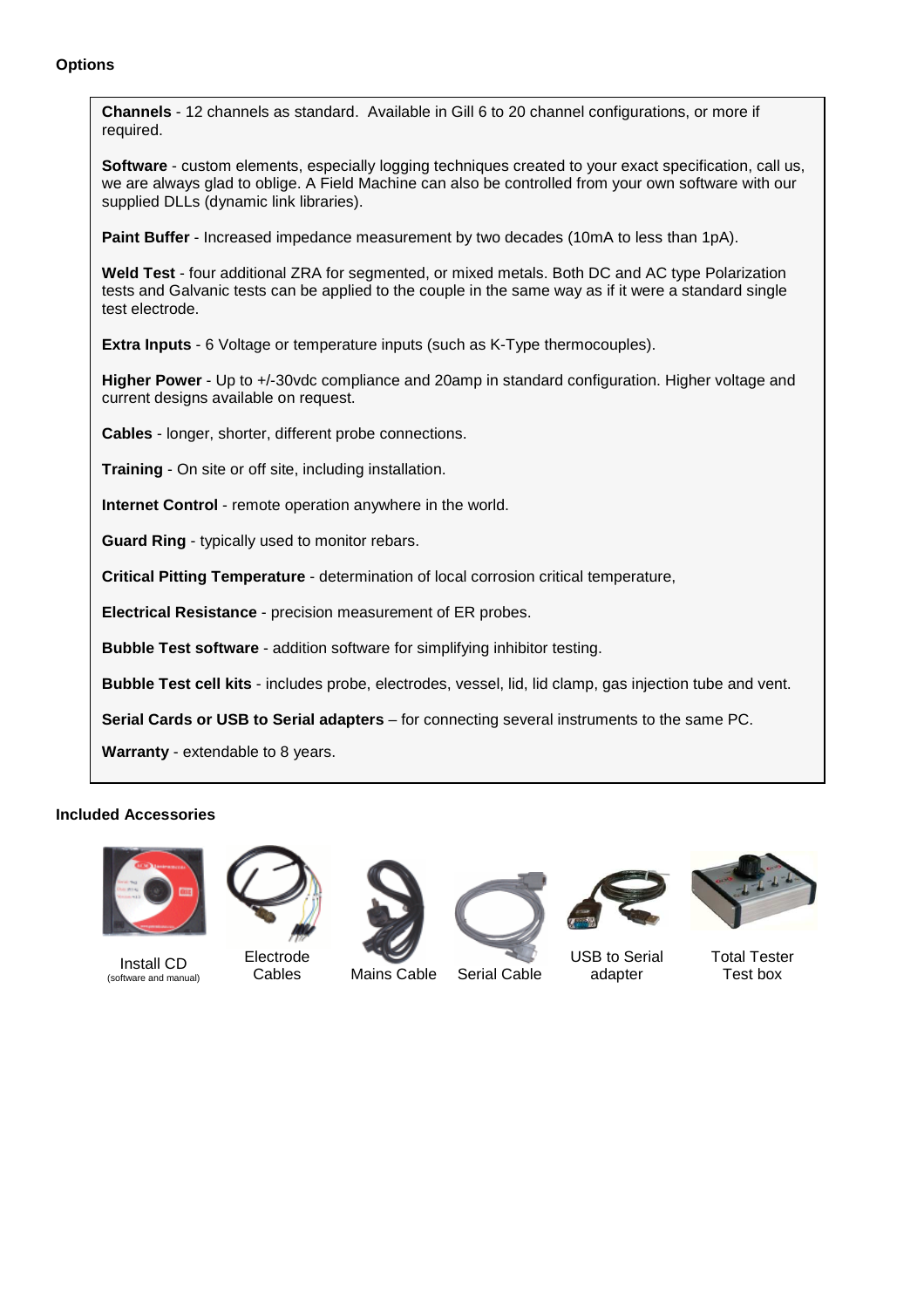#### **Software Overview**

At the heart of an ACM system is a Sequencer and Core Running application, now into Version 5 the emphasis is on reliability. Working in unison, Sequencer setups up a sequence of techniques and Core Running collects data from a sequence of techniques. The Sequencer was designed to be easy to use, with an intuitive interface, one that is common across the range from Data Collection to Analysis; learning effort is kept to a minimum.



Sequencer – available techniques are displayed to the right, they are added to the sequence list on the left. A sequence list can be copied across channels, or channels can be treated individually.



Typical technique setup page, shown is Cyclic Sweep. Each page smartly remembers last settings, keeping overall setup time to a minimum. Each page displays a connection diagram, displaying which parts of the instrument are in use and which electrodes should be connected.

**Test Notes** allows entry of a complete ASTM G107 notebook, hundreds of optional fields can be entered to catalogue your experiment, metals, temperature, environment, etc. Fields are saved in a global database for searching and cross-referencing at a later date.

Onto data collection, pressing one button in the sequencer Run All starts data collection:



Core Running – data collection control at your finger tips. View each channel individually, or tile all, instantly display any one of the last 10 collected tests, printing on operator demand.



Analysis – display multiple plots on same graph, smooth, delete points, label, zoom, all catered for. A raft of standard analysis functions is included such as Tafel rulers, AC Nyquist Circle fits, C&V FFT analysis, point to point.

Once in the analysis, data is quick to load, browse and display, test parameters are obtainable, including rest potentials. A quick export to a multitude of packages such as Excel is supported; graphs can be clipped into a word document.